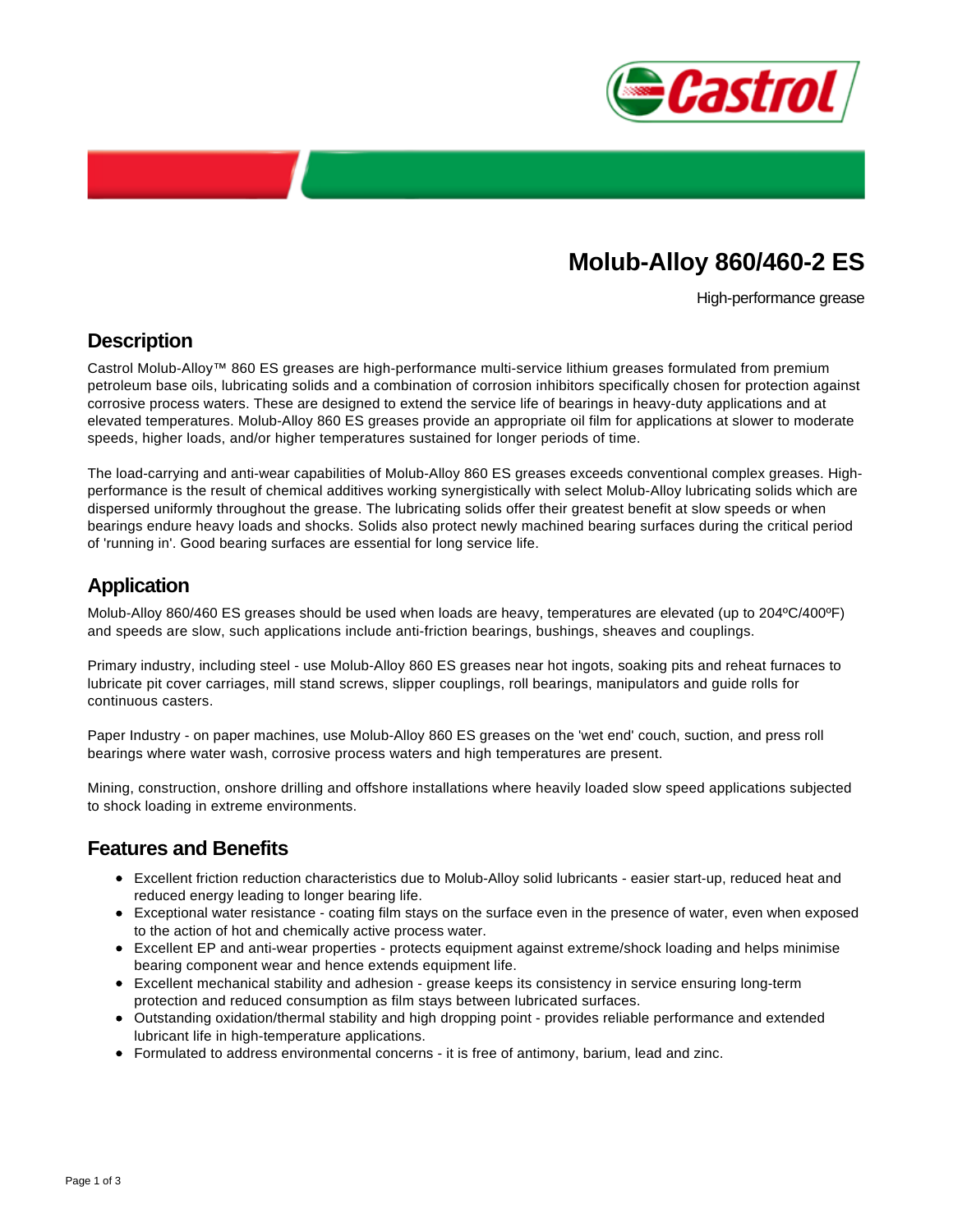### **Additional Information**

- At temperatures above 121ºC/250ºF, regular reapplications of 860 ES must be considered.
- At temperatures near 177ºC/350ºF, weekly reapplications of 860 ES are suggested.
- For continuous service near 204ºC/400ºF, reapply 860 ES daily or once every shift.

Molub-Alloy 860 ES greases have been used above 232ºC/450ºF. However, frequent reapplication of grease is necessary to prevent deterioration of the petroleum base oil. Reapply before the grease in the bearing stiffens.

In order to minimise potential incompatibilities when converting to a new grease, all previous lubricant should be removed as much as possible prior to operation. During initial operation, relubrication intervals should be monitored closely to ensure all previous lubricant is purged.

## **Technical Data**

| Name                                                                       | <b>Method</b>                               | <b>Units</b>       | Molub-Alloy 860/460-<br><b>2 ES</b> |
|----------------------------------------------------------------------------|---------------------------------------------|--------------------|-------------------------------------|
| Appearance                                                                 | Visual                                      |                    | Dark grey                           |
| Thickener                                                                  |                                             |                    | Lithium complex                     |
| Base Oil                                                                   |                                             |                    | Mineral oil                         |
| <b>NLGI Grade</b>                                                          |                                             |                    | $\overline{2}$                      |
| Density @ 20°C                                                             | ASTM D1475                                  | g/ml               | 0.896                               |
| Worked Penetration, 60 Strokes @ 25°C                                      | <b>ISO 2137 / ASTM</b><br>D <sub>2</sub> 17 | $1/10$ mm          | $265 - 295$                         |
| Dropping point                                                             | <b>ISO 2176 / ASTM</b><br>D2265             | $^{\circ}$ C       | $260+$                              |
| Base Oil Viscosity @ 40°C                                                  | <b>ISO 3104 / ASTM</b><br>D445              | mm <sup>2</sup> /s | 460                                 |
| Base Oil Viscosity @ 100°C                                                 | <b>ISO 3104 / ASTM</b><br>D445              | mm <sup>2</sup> /s | 28.5                                |
| <b>Base Oil Flash Point</b>                                                | <b>ISO 2592 / ASTM</b><br>D92               | °C                 | 232                                 |
| <b>Base Oil Pour Point</b>                                                 | <b>ISO 3016 / ASTM</b><br>D97               | $\rm ^{0}C$        | $-1.2$                              |
| Rust Test, 48 hrs @ 52°C                                                   | ASTM D1743                                  | Rating             | Pass                                |
| <b>Corrosion Protection (SKF Emcor)</b>                                    | <b>ISO 11007 / ASTM</b><br>D6138            | Rating             | 0/0                                 |
| Copper Corrosion, 24 hrs, 100°C                                            | ISO 2160 / ASTM<br>D4048                    | Rating             | 1 <sub>b</sub>                      |
| Four Ball EP Test Load Wear Index                                          | ASTM D2596                                  | kg                 | 60                                  |
| Four Ball EP Weld Load                                                     | ASTM D2596                                  | kg                 | 500                                 |
| Four Ball Wear Test (1 hr, 40 kg, 1200 rpm, 75°C),<br><b>Scar Diameter</b> | ASTM D2266                                  | mm                 | 0.5                                 |
| Timken EP Test, OK Load                                                    | <b>ASTM D2509 / IP</b><br>326               | kg/lbs             | 27/60                               |
| Roll Stability, 2 hrs, 25°C, Penetration Change                            | <b>ASTM D1831</b>                           | $\%$<br>change     | 10                                  |